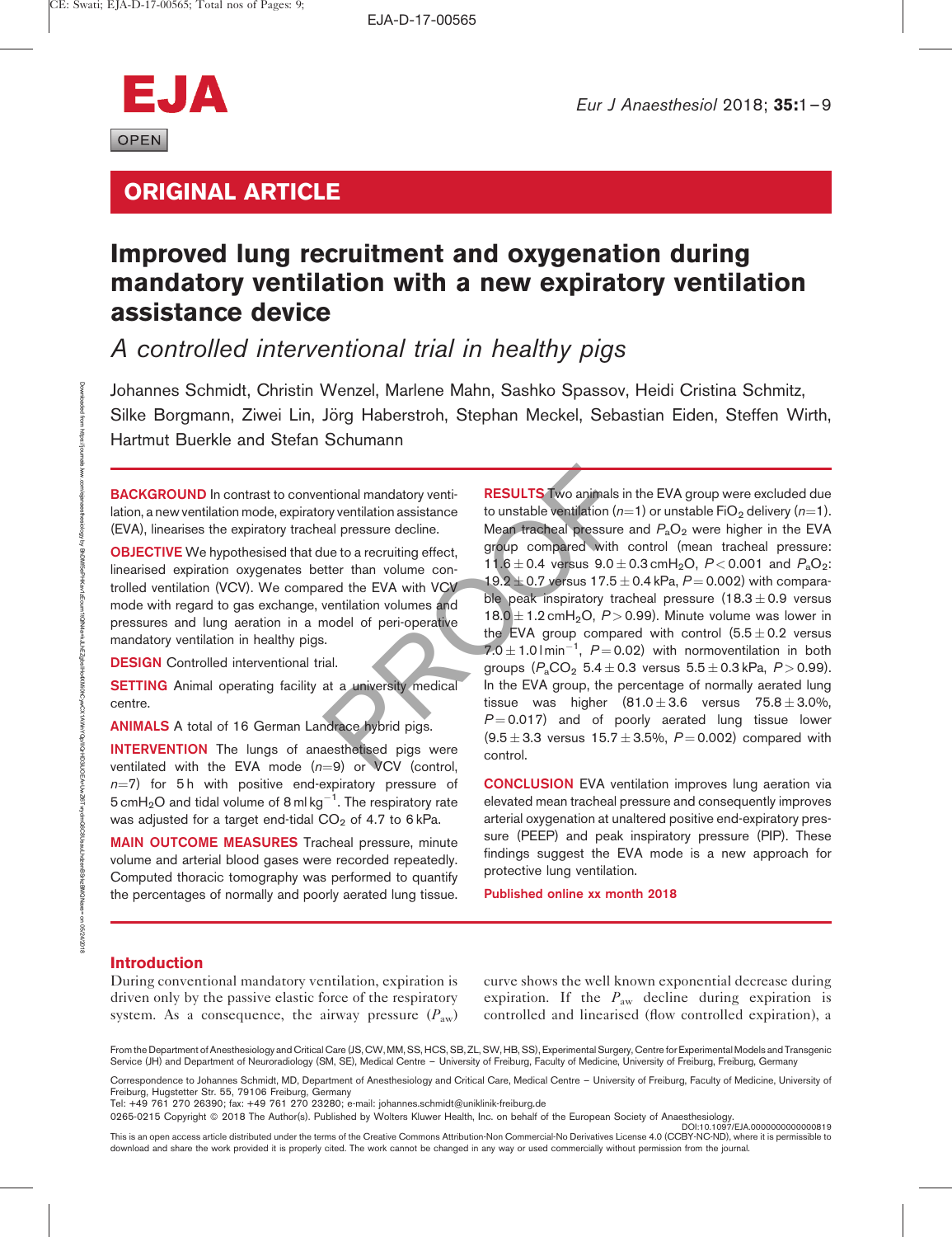recruiting effect is induced. This has been shown in both animal<sup>1</sup> and in human studies.<sup>2</sup>

The workgroup of  $Enk<sup>3,4</sup>$  originally developed the new ventilation mode 'expiratory ventilation assistance' (EVA) as an emergency ventilation system (Ventrain; Ventinova Medical B.V., Eindhoven, The Netherlands) to restore ventilation via a small bore tracheostomy.<sup>5–7</sup> A detailed description of the EVA working principle is found elsewhere.3,4 As a further development, the EVA operating principle was transferred to the prototype of an automated mechanical ventilator (Evone; Ventinova Medical B.V.). This ventilator generates fully controlled expiration by linearising the expiratory flow in a manner comparable with flow-controlled expiration.

We hypothesised that the EVA mode with its recruiting effect due to the linearised expiration would provide better oxygenation compared with volume controlled ventilation (VCV). To test this hypothesis, we conducted a controlled, interventional laboratory study to compare the EVA-based ventilation mode with a commonly applied VCV protocol with regard to gas exchange, ventilation volumes and pressures and lung aeration, the latter assessed via computed tomography (CT), in a model of peri-operative ventilation.

# Methods

## **Ethics**

The study was approved by the responsible governmental committee (Regierungspräsidium Freiburg, Bertoldstr. 43, 79098 Freiburg; Ref. G-15/167) on 8 February 2016. The study was performed in accordance with the European and German law on the protection of animals used for scientific purposes (EU-Directive 2010/63; TierSchG, as amended on 3 December 2015) from 16 February 2016 to 28 July 2016.

# Study design and animal handling

The study was designed as a controlled interventional trial. Experiments were conducted in two blocks, first the control, and then the interventional group.

German Landrace hybrid pigs with a body weight of 40 to 50 kg were used for this study. All animals were kept for 10 to 14 days in a holding facility prior to the experiment days for adaptation. Animal housing allowed natural circadian light and provided free access to water and food. All experiments began at the same time each morning.

# Anaesthesia and instrumentation

After a fasting period of 12 h, the animals were premedicated with an intramuscular injection of ketamine  $(20 \text{ mg kg}^{-1})$  and midazolam  $(0.5 \text{ mg kg}^{-1})$ . Anaesthesia was induced intravenously with propofol (2 to  $4 \text{ mg kg}^{-1}$ ) and vecuronium  $(0.4 \,\text{mg}\,\text{kg}^{-1})$  and was maintained via continuous infusions of midazolam (0.5 to  $1.5 \text{ mg kg}^{-1} \text{ h}^{-1}$ ), ketamine (10 to 30 mg kg<sup>-1</sup> h<sup>-1</sup>), vecuronium  $(0.2 \text{ to } 0.4 \text{ mg kg}^{-1} \text{ h}^{-1})$  and fentanyl  $(3 \text{ to } 1.4 \text{ mg kg}^{-1} \text{ h}^{-1})$ 

 $6 \mu g kg^{-1} h^{-1}$ ). After orotracheal intubation with a standard endotracheal tube (ETT) with an inner diameter (ID) of 8.0 mm, VCV was started (Evita 4; Dräger Medical, Lübeck, Germany) with  $FiO<sub>2</sub>$  of 0.3, PEEP of  $5 \text{ cm}H_2O$ , tidal volume  $(V_T)$  of  $8 \text{ ml kg}^{-1}$  and inspiration to expiration  $(I : E)$  ratio of 1:2. The respiratory rate was set to achieve an etCO<sub>2</sub> of 4.7 to 6 kPa and was adjusted further as needed. For pulmonary arterial pressure monitoring a pulmonary artery catheter (7F; Edwards Lifesciences, Irvine, California, USA) was inserted via an 8F introducer sheath placed in the left external jugular vein. An arterial catheter (5F; Pulsion Medical Systems, Feldkirchen, Germany) was placed in the femoral artery for blood pressure (BP) measurement and trans-cardiopulmonary thermodilution  $(PicCO<sub>2</sub>;$ Pulsion Medical Systems). A urinary catheter was inserted into the bladder via a mini laparotomy. No other surgical procedure was performed.

# Expiratory ventilation assistance

The same state of the lungs of the lungs of the lungs of the lungs in the lung is a series of the lung action, the luminosity (CT), in a luminosity (CT), in a luminosity (CT), in a luminosity of the luminosity of the lumi A special tracheal tube (Tritube; Ventinova Medical B.V.) with an ID of 2.4 mm comes with the EVA-ventilator. The Tritube is equipped with a cuff and a separate lumen for direct tracheal pressure ( $P_{\text{track}}$ ) measurement.<sup>8</sup> Its high instrumental flow resistance is actively compensated for by high device pressure during inspiration and negative device pressure during expiration (Fig. 1). It should be noted that negative pressure is exclusively present proximal to the airway tubing. As soon as  $P_{\text{track}}$ has declined to the set PEEP level, the ventilator switches from expiration to inspiration. Direct and continuous  $P_{\text{track}}$  measurements represent one of the main control variables of the EVA prototype.

# Experimental protocol

Following instrumentation and a 15-min equilibration period, the lungs of the pigs were either ventilated with the EVA mode (Evone; Ventinova Medical B.V.) or with VCV (Evita 4; Dräger Medical) as control (Fig. 2). All animals were pre-oxygenated with pure oxygen for 4 min before the ETT was disconnected from the ventilator. For the EVA group, the Tritube was advanced inside the ETT and advanced until its tip just protruded from the distal end of the ETT, and then its cuff was inflated to provide a seal. This procedure lasted approximately 1 min. EVA ventilation was started with  $FiO<sub>2</sub>$  of 0.3 and PEEP of  $5 \text{cm} H_2O$ . The peak inspiratory pressure (PIP) and the inspiratory flow rate were set to achieve a  $V_T$ of 8 ml kg<sup>-1</sup> and the respiratory rate adjusted to give an  $etCO<sub>2</sub>$  of 4.7 to 6 kPa. In the control group, the ETT was reconnected to the ventilator after 1 min of apnoea as a sham procedure. Ventilation was continued as VCV with identical  $F_1O_2$ , PEEP,  $V_T$  and target etCO<sub>2</sub> as in the EVA group. The I: E ratio was maintained at  $1:2$  in the control group, whereas in the EVA group, the ventilation mode determined the expiratory time and produced an  $I: E$ ratio of 1:1.2.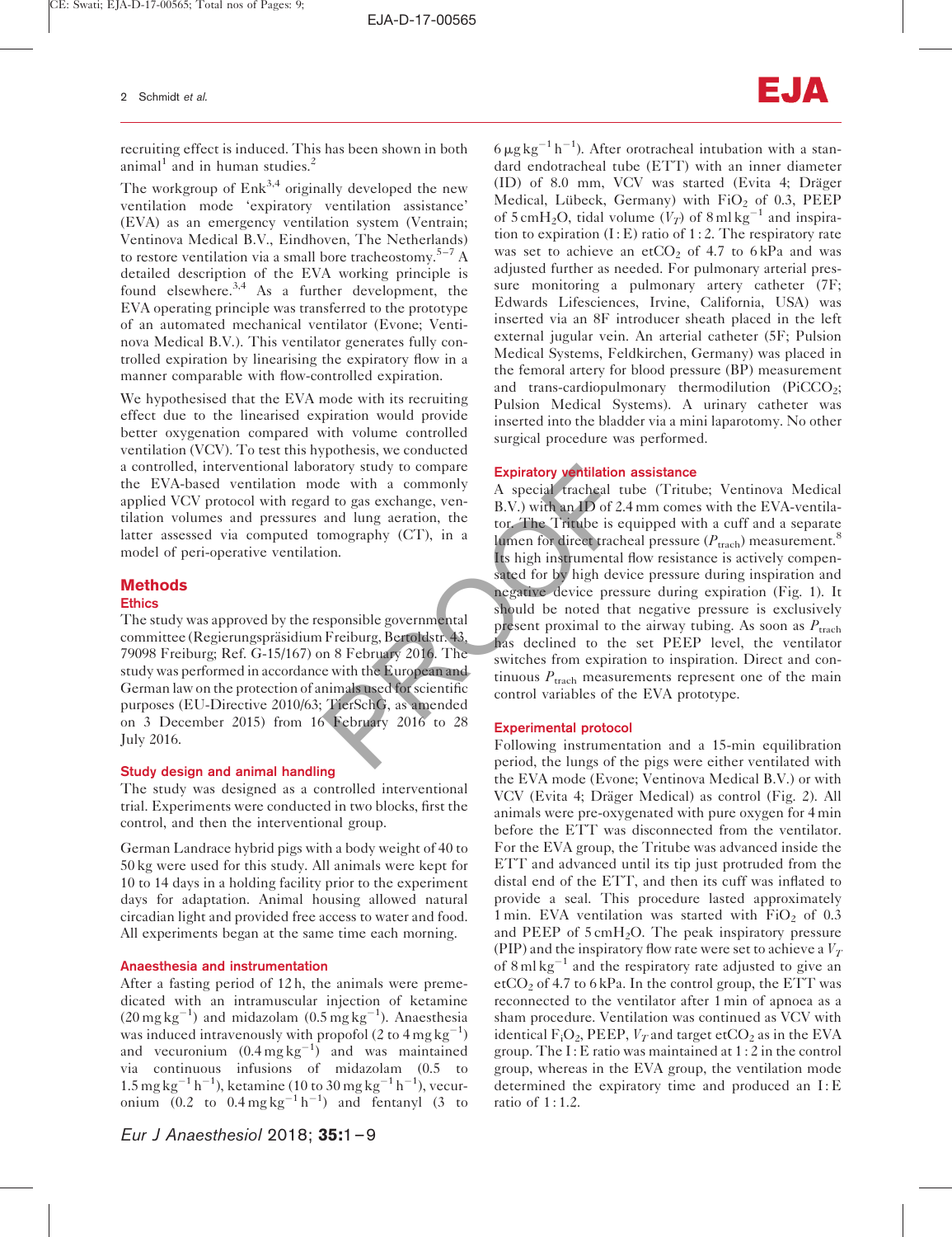

Working principle of the expiratory ventilation assistance. (a) Expiration is created by jet entrainment. The gas flows via the inlet (1) through a very narrow nozzle (2) and exhaust pipe (3) to the outside. This flow entrains gas from port (4), which is connected to the endotracheal tube, inducing active expiration. (b) Closing the exhaust pipe (3) results in inspiration through port (4).

Ventilation was maintained for 5 h in the supine position. Time points for measurements were defined as follows: baseline (before switching to designated ventilation mode), 30, 60, 120, 180, 240 and 300 min (T30 to T300) after the switch to designated ventilation mode.

#### Fig. 2

#### Respiratory and cardiovascular measurements

At each time point, flow rate was directly recorded from the respective ventilator for 5 min to calculate  $V_T$  and minute volume. In the EVA group,  $P_{\text{track}}$  was measured directly, whereas in the control group,  $P_{\text{aw}}$  was recorded and  $P_{\text{track}}$  was calculated as described previously.<sup>9</sup> In brief, the pressure drop across the ETT was calculated from the nonlinear resistance coefficients and measured flow rate.  $P_{\text{track}}$  was then calculated as the difference between  $P_{\text{aw}}$  and the pressure drop across the ETT. Respiratory system compliance, based on  $P_{\text{track}}$ , was calculated. Arterial partial pressures of oxygen  $(P_aO_2)$ and carbon dioxide  $(P_aCO_2)$  were measured (ABL800) Flex; Radiometer, Brønshøj, Denmark).

Cardiac index (CI) was determined via a three-fold injection of 15 ml of cold saline  $(8\degree C)$  and was subsequently calculated using the predicted BSA for pigs.<sup>10</sup> Further cardiovascular monitoring included heart rate (HR), mean arterial BP (MAP) and mean pulmonal arterial pressure (MPAP).

# Computed tomography

mean arterial BP (MA<br>
pressure (MPAP).<br>
Computed tomography<br>
After 5 h of ventilation,<br>
Definition; Siemens, M<br>
under the designated ve<br>
rate of 6 min<sup>-1</sup> to reduce<br>
ventilation settings respectively to reduce<br>
ventilation After 5 h of ventilation, thoracic CT imaging (Somatom Definition; Siemens, Munich, Germany) was performed under the designated ventilation mode with a respiratory rate of  $6 \text{ min}^{-1}$  to reduce movement artefacts. All other ventilation settings remained unchanged. At a fixed thoracic level, 60 sequences of 12 axial cross-sections per 0.75 s at a collimation of 0.75 mm were recorded and reconstructed to images of 9 mm layer thickness thus creating a series of 60 images representing 45 s of realtime ventilation with which to assess lung aeration over time. These multislice series were processed using algorithms created with MatLab (Version R2015b; MathWorks Inc., Natick, Massachusetts, USA) to filter extrapulmonary tissue and to create histograms containing the range from -1000 to 0 Hounsfield units (HU) in steps of 50 HU. According to Gattinoni et al.,<sup>11</sup> four ranges were defined:  $-1000$  to  $-900$  HU, representing airways and overdistended lung tissue; -900 to -500 HU, representing normally aerated lung tissue;  $-500$  to  $-100$  HU, representing poorly aerated lung tissue; and  $-100$  to



Experimental protocol. For statistical analysis, the mean of the six values T30 to T300 was calculated representing the intervention period. BL, baseline; EQ, equilibration period; CT, computed tomography.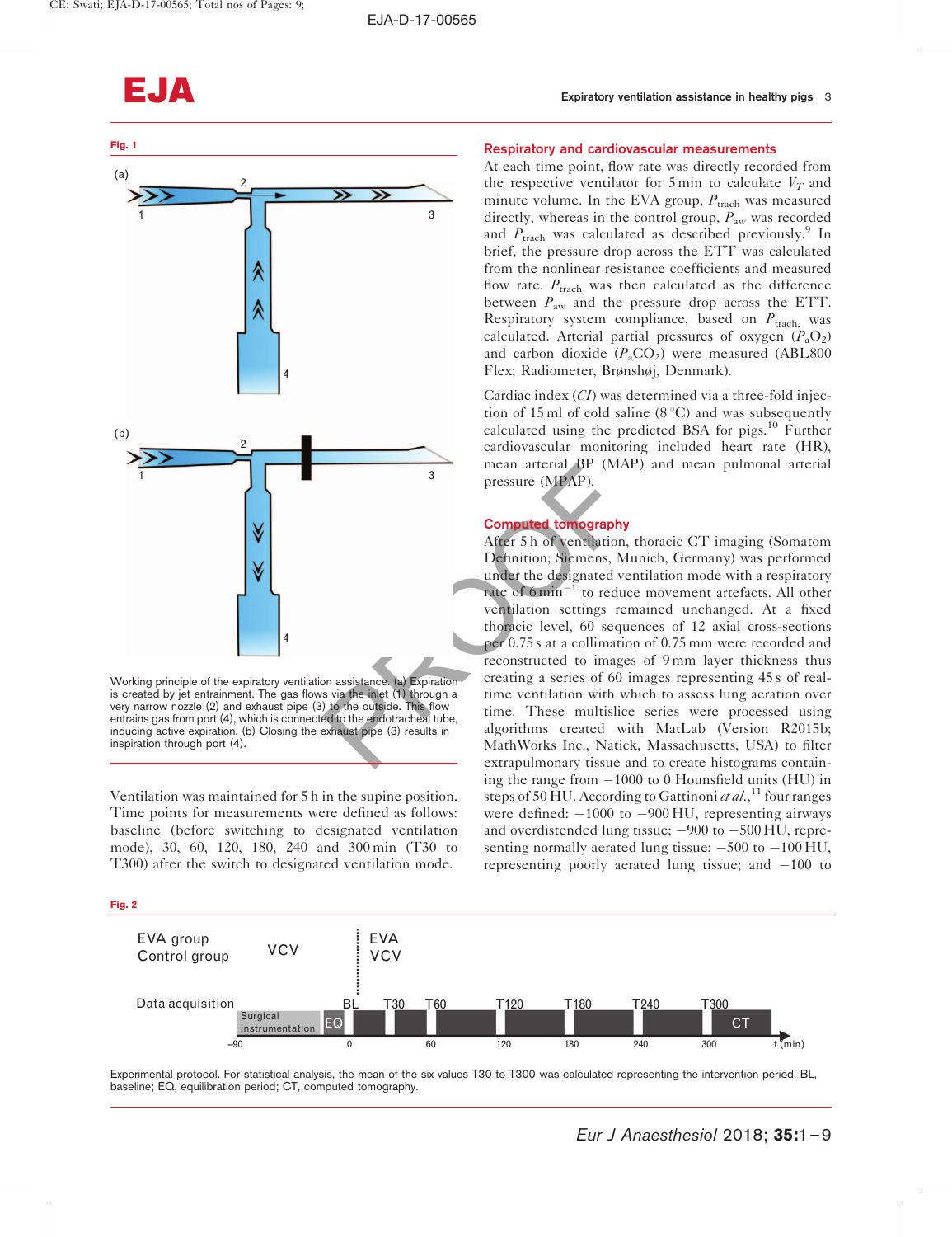0 HU, representing nonaerated lung tissue. The relative lung volume of each HU-range was calculated as the median of total lung volume percentages of all frames of a series.

## Histopathology

After the experiments, the animals were euthanised with a lethal injection of potassium chloride. Sternotomy was performed and the lower lobe of the right lung was clamped and excised. Representative samples of lung tissue were collected and fixed in 2% paraformaldehyde in PBS for 1 h. Incubation in 30% sucrose overnight at  $4^{\circ}$ C and subsequent slow freezing in embedding medium (Tissue-Tek O.C.T.; Sakura Finetek, Alphen van den Rijn, The Netherlands) followed. Cryosections of  $6 \mu m$  were stained with haematoxylin and eosin. Five images were collected from each tissue sample and alveolar wall thicknesses were measured using AxioVision (ver. 4.8; Carl Zeiss Micro Imaging, Jena, Germany) in five high power fields, randomly assigned to each image.

For determination of the wet-to-dry ratio, superficial fluids were paper-dried and wet weight was recorded immediately. Dry weight was determined after drying at  $65^{\circ}$ C for 72 h.

# Statistical analysis

An a priori sample size calculation resulted in  $n=7$  for each group for a power of 80%.

Data are presented as mean  $\pm$  SD, if not declared otherwise. All data were assessed for normal distribution using the Shapiro–Wilk test preceding the following analyses. The mean of the six values of T30 to T300 was calculated, representing the intervention period. For data from baseline and the following intervention periods, repeated measures analysis of variance with group allocation as independent and time as within-group factor were calculated and post hoc Bonferroni multiple comparison tests were performed if appropriate. Nonrepeated measurements (CT, histopathology) were compared using an unpaired two-sided Student's  $t$  test. Differences with  $P$ less than 0.05 were regarded as significant. GraphPad Prism (ver. 7.01 for Windows; GraphPad Software, La Jolla, California, USA) was used for the statistical analysis.

# **Results**

In total, 16 pigs were included in this study, nine animals in the EVA group and seven animals in the control group. Two animals in the EVA group were excluded due to software errors in the ventilator prototype resulting in unstable ventilation  $(n=1)$  or unstable FiO<sub>2</sub> delivery  $(n=1)$ . In one animal in the EVA group, there was an obstruction of the Tritube and it was changed. Ventilator settings and respiratory measurements were unaffected. In one animal in the control group, CT images could not be obtained due to technical failure of the CT scanner. Hence, data from seven animals in each group were available except that for analyses of CT images, data from only six animals in the control group could be used.

Body weight did not differ significantly between the groups (EVA  $45.0 \pm 2.7$  versus control  $45.6 \pm 2.4$  kg,  $P = 0.68$ ).

#### Respiratory and cardiovascular measurements

omly assigned to each<br>
EVA group compared<br>
to-dry ratio, superficial<br>
to-dry ratio, superficial<br>
to-dry ratio, superficial<br>
of respiratory measure<br>
to respiratory measure<br>
to respiratory measure<br>
to respiratory measure<br>
t  $P_{\text{track}}$  curves differed characteristically between EVAventilation and VCV (Fig. 3). Mean  $P_{\text{track}}$  (m $P_{\text{track}}$ ) as well as  $P_aO_2$  were significantly increased in the EVA group during the intervention period compared with control  $(mP_{\text{track}}: 11.6 \pm 0.4 \text{ versus } 9.0 \pm 0.3 \text{ cm} \text{H}_2\text{O},$  $P < 0.001$  and  $P_aO_2$ :  $19.2 \pm 0.7$  versus  $17.5 \pm 0.4$  kPa,  $P = 0.002$ ; Fig. 4a and b). Peak  $P_{\text{track}}$  reached comparable levels in both groups (Table 1).  $P_aCO_2$  showed no significant difference between groups during the intervention period  $(5.4 \pm 0.3 \text{ versus } 5.5 \pm 0.3 \text{ kPa}, P > 0.99; \text{ Fig. 4c})$ , whereas minute volume was significantly lower in the EVA group compared with the control group  $(5.5 \pm 0.2)$ versus  $7.0 \pm 1.0$  l min<sup>-1</sup>,  $P = 0.02$ ; Fig. 4d). A time course of respiratory measurements is provided as supplementary data (refer to Figure, Supplemental Digital Content 1, [http://links.lww.com/EJA/A145,](http://links.lww.com/EJA/A145) which displays complete data of m $P_{\text{track}}$ ,  $P_{a}O_{2}$ ,  $P_{a}CO_{2}$ , minute volume,  $etCO<sub>2</sub>$  and compliance in relation to the experimental protocol for the EVA and control group).  $V_T$ , respiratory system compliance, HR, MAP, MPAP and CI revealed no significant differences between groups (Table 1).

## Computed tomography

Dynamic CT series showed a characteristic and constant inflation and deflation of the lungs ventilated with the EVA mode, whereas lungs ventilated with VCV showed a more staccato-like movement during inflation and deflation. Representative series are provided as digital content (refer to Animations, Supplemental Digital Content 2 to 5, [http://links.lww.com/EJA/A146,](http://links.lww.com/EJA/A146) [http://links.lww.com/](http://links.lww.com/EJA/A147) [EJA/A147,](http://links.lww.com/EJA/A147) [http://links.lww.com/EJA/A148,](http://links.lww.com/EJA/A148) [http://links.](http://links.lww.com/EJA/A149) [lww.com/EJA/A149](http://links.lww.com/EJA/A149), which display 45s of real-time ventilation replayed with triple speed for the EVA and control groups, colour coded and native CT, respectively; colour bar indicates corresponding Hounsfield units). CT histograms showed a left shift for the EVA group compared with control (Fig. 5a). The percentage of normally aerated lung volume was significantly higher  $(81.0 \pm 3.6$ versus  $75.8 \pm 3.0\%$ ,  $P = 0.017$ ) and the percentage of poorly aerated lung volume was significantly lower  $(9.5 \pm 3.3$  versus  $15.7 \pm 3.5\%$ ,  $P = 0.007$ ) in the EVA compared with the control group. This finding was more pronounced in the dependent lung regions (normally aerated:  $70.2 \pm 6.7$  versus  $59.5 \pm 6.6\%$ ,  $P = 0.01$  and poorly aerated:  $19.2 \pm 5.3$  versus  $27.6 \pm 4.8\%$ ,  $P = 0.01$ ). The percentages of overdistended (EVA  $4.5 \pm 2.5$  versus control  $3.8 \pm 1.4\%$ ,  $P = 0.54$  and nonaerated lung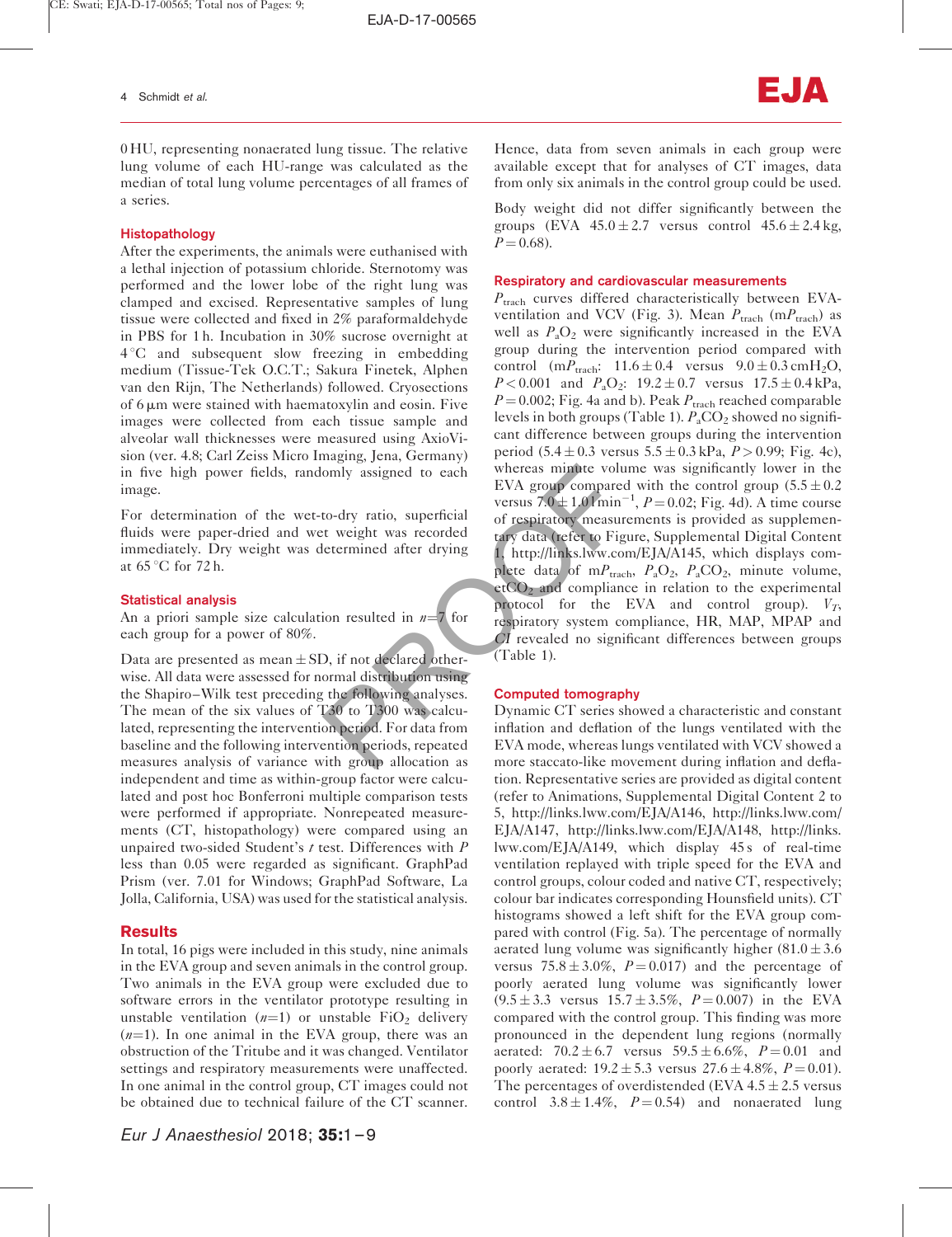

Tracheal pressure and flow during mandatory ventilation. Exemplified tracheal pressure ( $P_{\text{trap}}$ ) and flow ( $V$ ) curves of a ventilation cycle for expiratory ventilation assistance group and control group, respectively.

volumes (EVA  $1.0 \pm 0.7$  versus control  $1.2 \pm 0.4\%$ ,  $P = 0.62$ ) were comparable in both groups (Fig. 5b).

#### Histopathology

Neither alveolar wall thickness nor wet-to-dry ratio showed significant differences between groups (Table 1).

# **Discussion**

The main results of our study are that EVA ventilation improved lung aeration and oxygenation compared with a commonly applied VCV protocol with identical PEEP, PIP and tidal volume. Furthermore, a lower minute volume was required for achieving normoventilation.

#### Lung protective ventilation

Improving aeration is of particular interest with regard to intra-operative protective lung ventilation. Although a generally accepted definition is missing, the aim of protective lung ventilation is to keep lung tissue available for effective gas exchange while avoiding excessive pressure levels. Intra-operative strategies to protect the lungs have shown beneficial effects in terms of avoiding postoperative pulmonary complications<sup>12</sup> and even reducing mortality.<sup>13</sup> With EVA ventilation, aeration of alveolar structures was achieved by an elevated  $mP_{\text{track}}$  which created an increased alveolar surface area for gas exchange and accordingly increased  $P_aO_2$ .<sup>14</sup> PEEP and PIP, and consequently the tidal pressure amplitude were not altered. As a further effect, the elevated  $mP_{\text{track}}$ 

increased the mean alveolar  $O_2$  partial pressure gradient, supporting the  $P_aO_2$  increase.<sup>14</sup>

Expiration  $-800$ <br>
Expiration  $-800$ <br>
Expiration  $-800$ <br>
Expiration  $-800$ <br>
Expiration  $-800$ <br>
Expiration  $-800$ <br>
Control  $1.2 \pm 0.4\%$ , increased the mean alvert increased the mean alvert increased the mean alvert increa With conventional ventilation, this could be achieved by either increasing PEEP or  $V_T$ , respectively. The dilemma is that both changes contribute to increased peak pressure, thereby adding to the risk for ventilator-induced lung injury<sup>15,16</sup> and for postoperative pulmonary complications.13 To limit peak pressure, low tidal volume and low pressure amplitudes have been proposed as part of an intra-operative protective ventilation strategy.<sup>13</sup> As EVA ventilation did not alter PIP and PEEP, it offers a complementary option for optimising gas exchange whenever hypoxaemia and/or lung injury is imminent.

> A different way to elevate  $mP_{\text{track}}$  is to shorten the expiratory time, which could even result in inverse ratio ventilation. However, an increased I: E ratio yields the risk of incomplete expiration $17$  and is suspected of aggravating ventilator-induced lung injury.<sup>18</sup> EVA ventilation, however, is based on direct measurement of  $P_{\text{track}}$  and switches from inspiration to expiration if PIP is achieved and from expiration to inspiration if PEEP is achieved. Thus, by its mere controlling principle, incomplete expiration or negative pressure development should be excluded.

> The oxygenation increase of 10% in our study might be considered rather small; it is attributed to the limited recruitable lung volume in the healthy lungs of our animals. Quantitative CT scan techniques for lung imaging are well known and are usually performed as static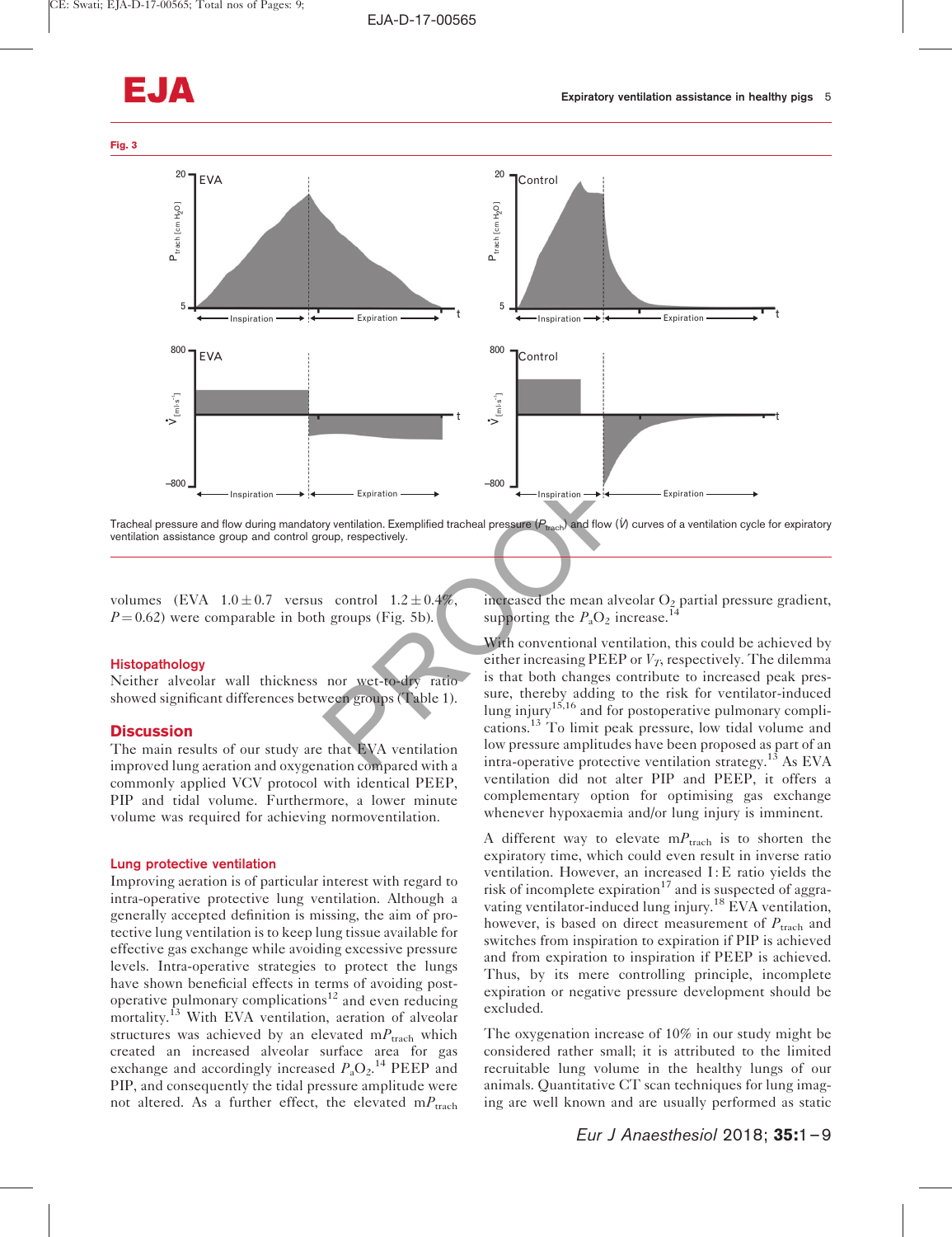

Respiratory markers of expiratory ventilation assistance group and control group. (a) Mean tracheal pressure (m $P_{\rm{tach}}$ ). (b) Arterial partial pressure of oxygen ( $P_{\rm a}$ O $_2$ ). (c) Arterial partial pressure of carbon dioxide ( $P_{\rm a}$ CO $_2$ ). (d) Minute volume. Box and whisker plots indicate median, interquartile range and full range.

Table 1 Respiratory, cardiovascular and histopathological variables of expiratory ventilation assistance group and control group

|                                                   |                     |                            |                  | <b>Source of variation (RM-</b><br><b>ANOVA)</b> |                     |
|---------------------------------------------------|---------------------|----------------------------|------------------|--------------------------------------------------|---------------------|
| Variable                                          | <b>Time period</b>  | <b>EVA</b>                 | <b>Control</b>   | $P$ (time)                                       | $P$ (group)         |
| Peak $P_{\text{track}}$ (cmH <sub>2</sub> O)      | <b>Baseline</b>     | $16.1 \pm 0.7$             | $17.1 \pm 1.2$   | < 0.0001                                         | 0.48                |
|                                                   | Intervention period | $18.3 \pm 0.9^*$           | $18.0 \pm 1.2^*$ |                                                  |                     |
| $V_T$ (ml kg <sup>-1</sup> )                      | <b>Baseline</b>     | $7.9 \pm 0.3$              | $8.1 \pm 0.2$    | 0.06                                             | 0.87                |
|                                                   | Intervention period | $8.0 \pm 0.3$              | $8.0 \pm 0.2$    |                                                  |                     |
| Compliance (ml cmH <sub>2</sub> O <sup>-1</sup> ) | <b>Baseline</b>     | $31.7 \pm 2.3$             | $30.2 \pm 3.3$   | < 0.0001                                         | 0.77                |
|                                                   | Intervention period | $27.5 \pm 1.6^*$           | $28.1 \pm 3.0^*$ |                                                  |                     |
| Respiratory rate $(min^{-1})$                     | <b>Baseline</b>     | $16.9 \pm 1.2$             | $19.3 \pm 3.0$   | 0.048                                            | < 0.01              |
|                                                   | Intervention period | $15.4 \pm 1.1***$          | $19.1 \pm 2.0$   |                                                  |                     |
| Heart rate $(min^{-1})$                           | <b>Baseline</b>     | $82 \pm 24$                | $82 \pm 19$      | 0.026                                            | 0.84                |
|                                                   | Intervention period | $73 \pm 13$                | $77 \pm 14$      |                                                  |                     |
| MAP (mmHg)                                        | <b>Baseline</b>     | $74 \pm 13$                | $88 \pm 10$      | 0.61                                             | 0.06                |
|                                                   | Intervention period | $76 \pm 13$                | $88 \pm 8$       |                                                  |                     |
| MPAP (mmHq)                                       | <b>Baseline</b>     | $20 \pm 7$                 | $21 \pm 5$       | < 0.01                                           | 0.97                |
|                                                   | Intervention period | $23\pm6*$                  | $22 \pm 4$       |                                                  |                     |
| CI ( $l \text{min}^{-1} \text{m}^{-2}$ )          | <b>Baseline</b>     | $5.4 \pm 1.4$              | $5.4 \pm 1.1$    | 0.02                                             | 0.68                |
|                                                   | Intervention period | $4.6 \pm 0.7$ <sup>*</sup> | $5.0 \pm 0.8$    |                                                  |                     |
| Variable                                          | <b>EVA</b>          |                            | <b>Control</b>   |                                                  | P (unpaired t test) |
| Wet-to-dry ratio                                  | $6.0 \pm 0.4$       |                            | $6.2 \pm 0.8$    | 0.63                                             |                     |
| Alveolar wall thickness $(\mu m)$                 | $5.7 \pm 0.4$       |                            | $5.7 \pm 0.3$    | 0.96                                             |                     |

Data presented as mean±SD. C/, cardiac index; MAP, mean arterial pressure; MPAP, mean pulmonal arterial pressure; P<sub>trach</sub>, tracheal pressure; RM-ANOVA, repeated-<br>measures analysis of variance; *V<sub>T</sub>*, tidal volume. <sup>\*</sup>P<0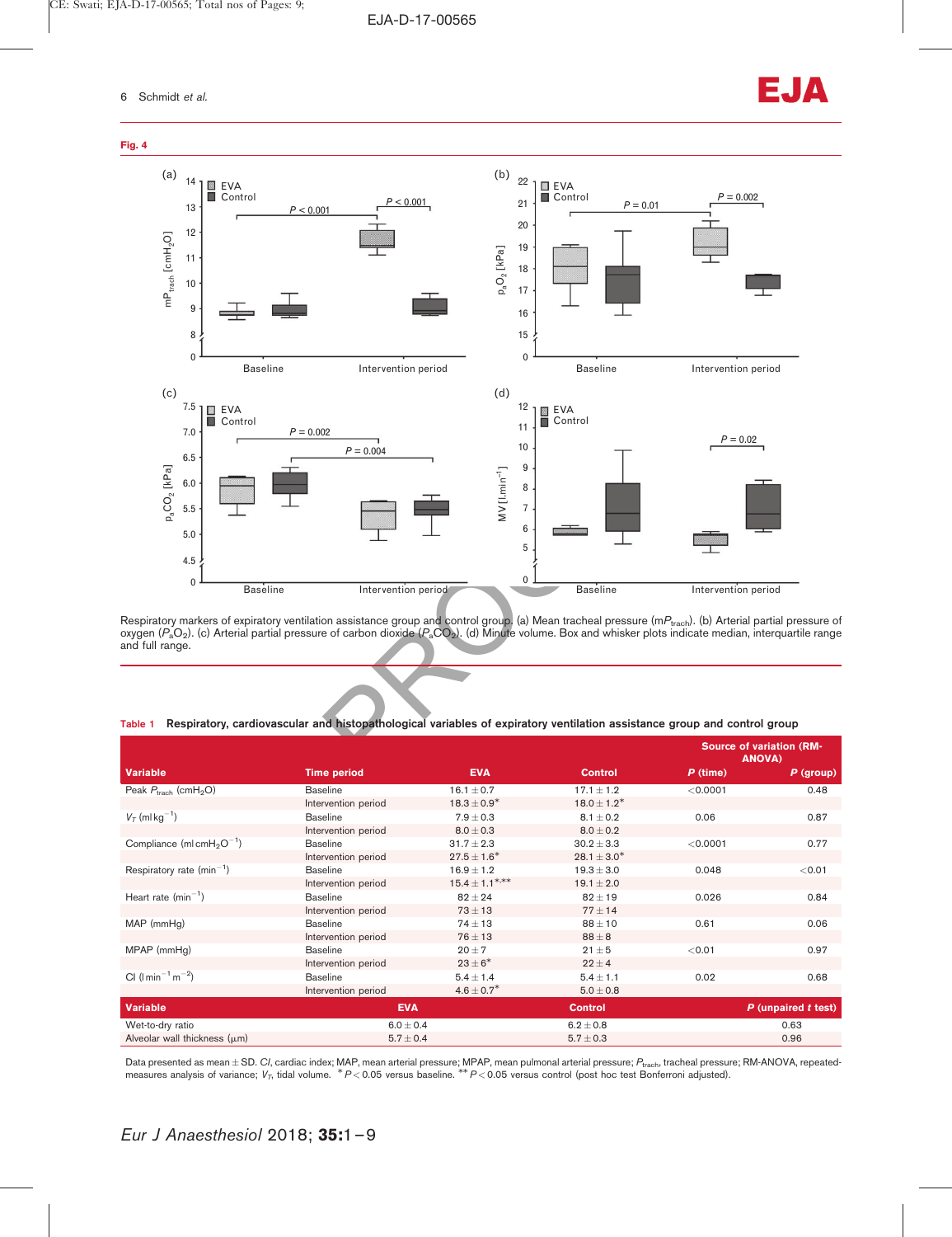

Analysis of dynamic computed tomography sequence of expiratory ventilation assistance group and control group. (a) Histogram of computed tomography values in steps of 50 HU. (b) Percentages of defined HU ranges:  $-1000$  to  $-900$  HU: airways and overinflated lung tissue;  $-900$  to  $-$ 500 HU: normally aerated lung tissue;  $-$ 500 to  $-$ 100 HU: poorly aerated lung tissue;  $-$ 100 to 0 HU: nonaerated lung tissue. Box and whisker plots indicate median, interquartile range and full range.

inspiration or the end<br>
annic nature, intratidal<br>
in such static analyses.<br>
to achieve normoventila<br>
in such static analyses.<br>
to achieve normoventila<br>
ine vecaled an increased<br>
intervalue volume should be<br>
decreased frac measurements either at the end of inspiration or the end of expiration.<sup>19–22</sup> Due to its dynamic nature, intratidal derecruitment might be missed in such static analyses. Our analyses of dynamic sequences revealed an increased fraction of normally aerated and a decreased fraction of poorly aerated lung tissue during EVA ventilation. This can be explained by the shorter time alveolar pressure spends below the closing pressure due to the delayed pressure decrease during expiration. As derecruitment is a matter of seconds, $^{23}$  we conclude that the EVA mode may result in a diminished intratidal derecruitment. This is in accord with the observed elevated  $mP_{\text{track}}$  and the improved oxygenation in the EVA group.

Histopathology revealed no signs of lung injury or tissue inflammation. As the investigated animals had healthy lungs and both groups were subjected to moderate  $P_{\text{aw}}$ and  $V_T$ , development of ventilator-induced lung injury after 5 h of mechanical ventilation seems very unlikely. Consequently, no conclusions can be drawn from this study concerning a direct lung protective effect of the EVA mode. To address these questions, more studies in specific situations like abdominal surgery or acute lung injury are needed.

## Dead space ventilation

In general, alveolar gas exchange surface area and shunt volume does not influence  $P_aCO_2$  as much as  $P_aO_2$ . A relatively high shunt volume of up to 50% of cardiac output is needed before  $P_aCO_2$  is affected in otherwise normal physiological conditions.<sup>24</sup> Nevertheless, in the EVA group, a similar  $P_aCO_2$  could be generated by a lower minute volume. However, it should be noted that minute volume between baseline and the intervention period in the EVA group was not significantly different. Furthermore, the much greater variance seen in the control group could, in retrospect, be attributed to two animals that required a minute volume of up to  $101$  min<sup>-1</sup> to achieve normoventilation. Hence, our results on minute volume should be interpreted with care. However, although  $CO<sub>2</sub>$  homeostasis underpins various balances and effects, it is alveolar ventilation that remains the most influential factor governing  $P_aCO_2$  in the steady state.<sup>25</sup> As alveolar ventilation is increased by decreasing dead space ventilation, the Tritube with its small lumen and reduced instrumental dead space might have contributed to the observed effect.

## Cardiovascular changes

An elevation in  $m_{\text{track}}$  might be expected to increase mean intrathoracic pressure, with an associated reduction in venous return to the heart and consequently a lowering of MAP. This mechanism is still sufficiently controversial to merit discussion.<sup>26–29</sup> In fact, MAP was slightly lower in the EVA group, but the difference was not statistically significant, and there was no difference between baseline and the intervention period. There was, however, a time dependent significant difference in MPAP and CI in the EVA group, suggesting a potential influence on cardiovascular stability. Further studies which address these questions explicitly should elucidate if this is clinically relevant.

## Limitations of the study

The aim of this study was to compare two ventilation modes that differ mainly during the expiratory phase in a setting of peri-operative ventilation. As control, VCV and its settings were chosen, because it remains the most commonly applied ventilation mode in the peri-operative field.30 In addition, both modes use a constant flow for inspiration; hence comparison of EVA and VCV seemed more appropriate than comparison with pressure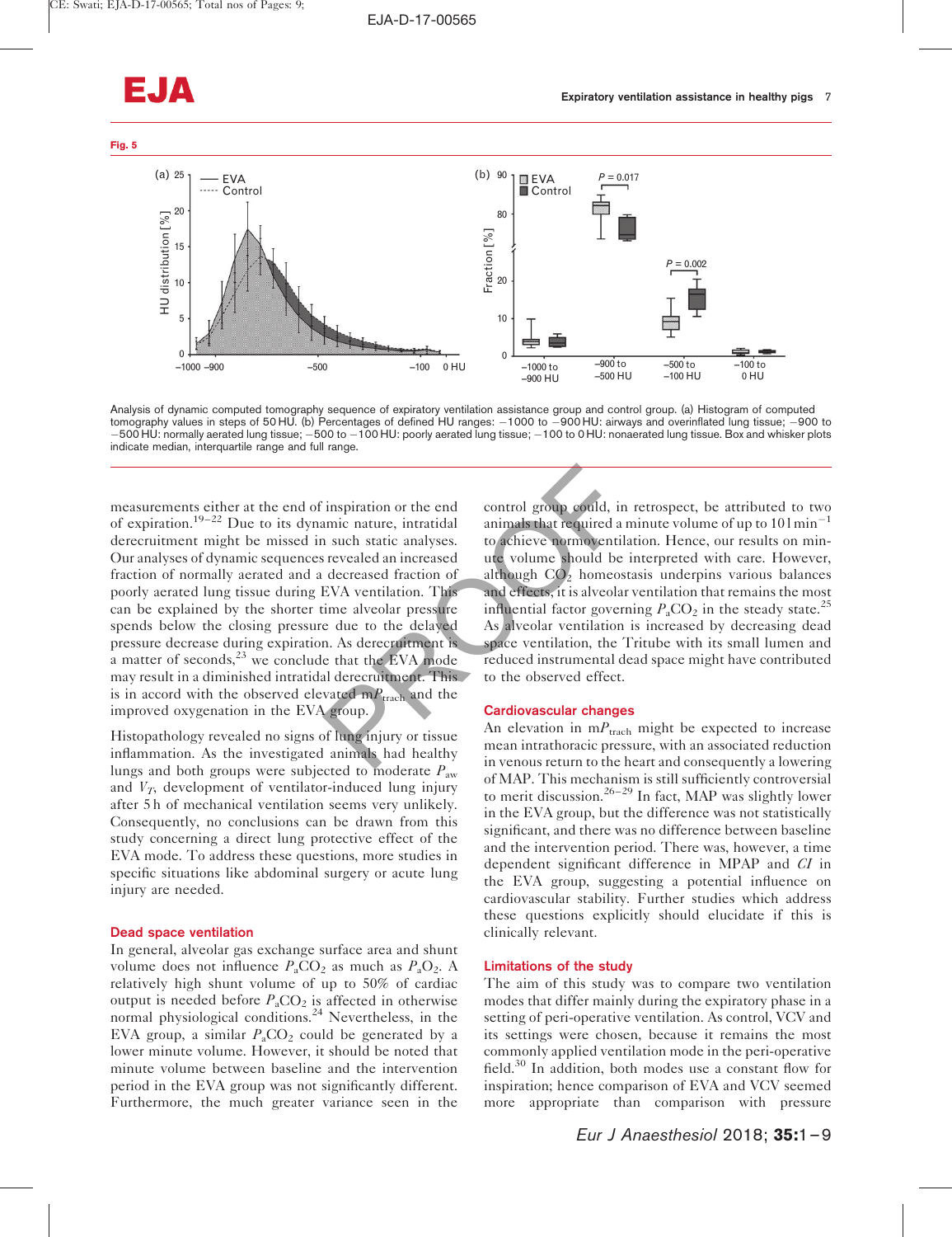controlled ventilation. However, VCV shows the characteristic plateau during inspiration which is missing in EVA ventilation. In this study, plateau time for VCV was not set explicitly; it depended on the inspiratory flow and the respiratory rate. As the plateau phase contributes to an elevation of  $mP_{\text{track}}$ , it seems unlikely that this difference during inspiration accounts for the observed effects. However, the inspiratory differences might have had some influence on the results.

 $P_{\text{track}}$  equals alveolar pressure when flow is absent.<sup>31</sup> As there is no zero-flow period at the end of ventilation phases during EVA ventilation, the pressure distal to the trachea will be slightly overestimated during inspiration and underestimated during expiration. For animals with healthy lungs, we estimate this to be a marginal effect as mean tracheal and alveolar pressures are unaffected.<sup>14</sup> However, the ventilator prototype does not offer an endexpiratory occlusion to determine PEEP during zero flow. It is possible that, especially in patients suffering from obstructive or emphysematous disease, dynamic hyperinflation might be generated.

Ity in patients surfering<br>
ed.<br>
Exampliance diverged by an auto<br>
a commonly applied V<br>
ittment should lead to<br>
a commonly applied V<br>
control, the EVA mod<br>
and improves oxygena<br>
and improves oxygena<br>
and improves oxygena<br>
a A diminished intratidal derecruitment should lead to improved respiratory system compliance. However, in our study, compliance declined to a similar extent in both groups with the most pronounced change from BL to T30 (see Supplemental Digital Content 1, http://links.lww. [com/EJA/A145\)](http://links.lww.com/EJA/A145). External recruitment manoeuvres were not applied during the experiment, because this might have masked the effect of the EVA ventilation. However, omitting recruitment of lung tissue directly after the disconnection might have contributed to the observed effect.

The EVA prototype depended on use of a Tritube. In the EVA group, the Tritube was inserted into the ETT already in the trachea to prevent a second laryngoscopy and intubation. As  $P_{\text{track}}$  is independent of the used airway device, comparison of the two groups seemed appropriate.

Ventilation with narrow bore tubes often is associated with tube obstruction by mucus. The EVA prototype is equipped with an obstruction alarm and responds with a short purge of gas during inspiration. In one animal, the purge did not suffice, so the Tritube was replaced. Ventilator settings and respiratory measurements were not affected. However, tube obstruction could pose a limitation of this ventilation technique.

The analysis of serial measurements as the mean of several time points was described as a valid statistical approach, and our results are appropriately reported.<sup>32</sup> However, with this approach temporal changes might be missed. The temporal changes recorded in our data were pronounced from BL to T30, whereas changes from T30 to T300 changed to only a minor extent (see Supplemental Digital Content 1,<http://links.lww.com/EJA/A145>).

Hence, a summarised report of T30 to T300 seems justified.

Randomisation of the animals to the two groups was not possible due to limited access to the EVA prototype. Experiments were conducted in two blocks, first the control group, then the EVA group. Random allocation to the experimental groups should avoid differences in basic characteristics between groups. These did not differ significantly in our study, particularly in the use of anaesthetics and neuromuscular blocking drugs between both groups (refer to Table, Supplemental Digital Content 6,<http://links.lww.com/EJA/A150>, which displays body weight and total use of anaesthetics, neuromuscular blocking drugs and analgesics of EVA group and control group). However, other confounding factors could have been present and cannot be completely excluded.

# **Conclusion**

This is the first study to investigate the EVA mode delivered by an automated ventilator. Compared with a commonly applied VCV protocol, by using an expiratory control, the EVA mode enhances aeration of lung tissue and improves oxygenation without changing the minimal and maximal pressure of a ventilation cycle. These findings suggest the EVA mode might represent a promising new approach for protective lung ventilation.

# Acknowledgements relating to this article

Assistance with the study: we would like to thank Dietmar Enk, of the University Hospital Muïnster, inventor of Evone and Tritube, for introducing us to the prototypes used in this study. We would like to thank Bibek Dhital of the University of Freiburg for programming the MATLAB algorithm for CT analyses.

Financial support and sponsorship: this project has received funding from the European Union's Horizon 2020 research and innovation program under grant agreement No. 691519.

Conflicts of interest: none.

Presentation: preliminary findings have been presented as oral presentation and as abstract at the meeting of the Swiss, Austrian and German Societies of Biomedical Engineering in Basel, Switzerland (4 to 6 October 2016) and final data have been presented as oral presentation and as abstract in German language at the scientific meeting of the German Society of Anaesthesiology and Intensive Care Medicine in Würzburg, Germany (24 to 25 February 2017).

## References

- 1 Goebel U, Haberstroh J, Foerster K, et al. Flow-controlled expiration: a novel ventilation mode to attenuate experimental porcine lung injury. Br J Anaesth 2014; 113:474–483.
- 2 Wirth S, Springer S, Spaeth J, et al. Application of the novel ventilation mode FLow-Controlled EXpiration (FLEX): a crossover proof-of-principle study in lung-healthy patients. Anesth Analg 2017; 125:1246–1252.
- 3 Hamaekers AE, Götz T, Borg PA, et al. Achieving an adequate minute volume through a 2 mm transtracheal catheter in simulated upper airway obstruction using a modified industrial ejector. Br J Anaesth 2010; 104:382–386.
- Hamaekers AE, Borg PA, Gotz T, et al. Ventilation through a small-bore catheter: optimizing expiratory ventilation assistance. Br J Anaesth 2011; 106:403–409.